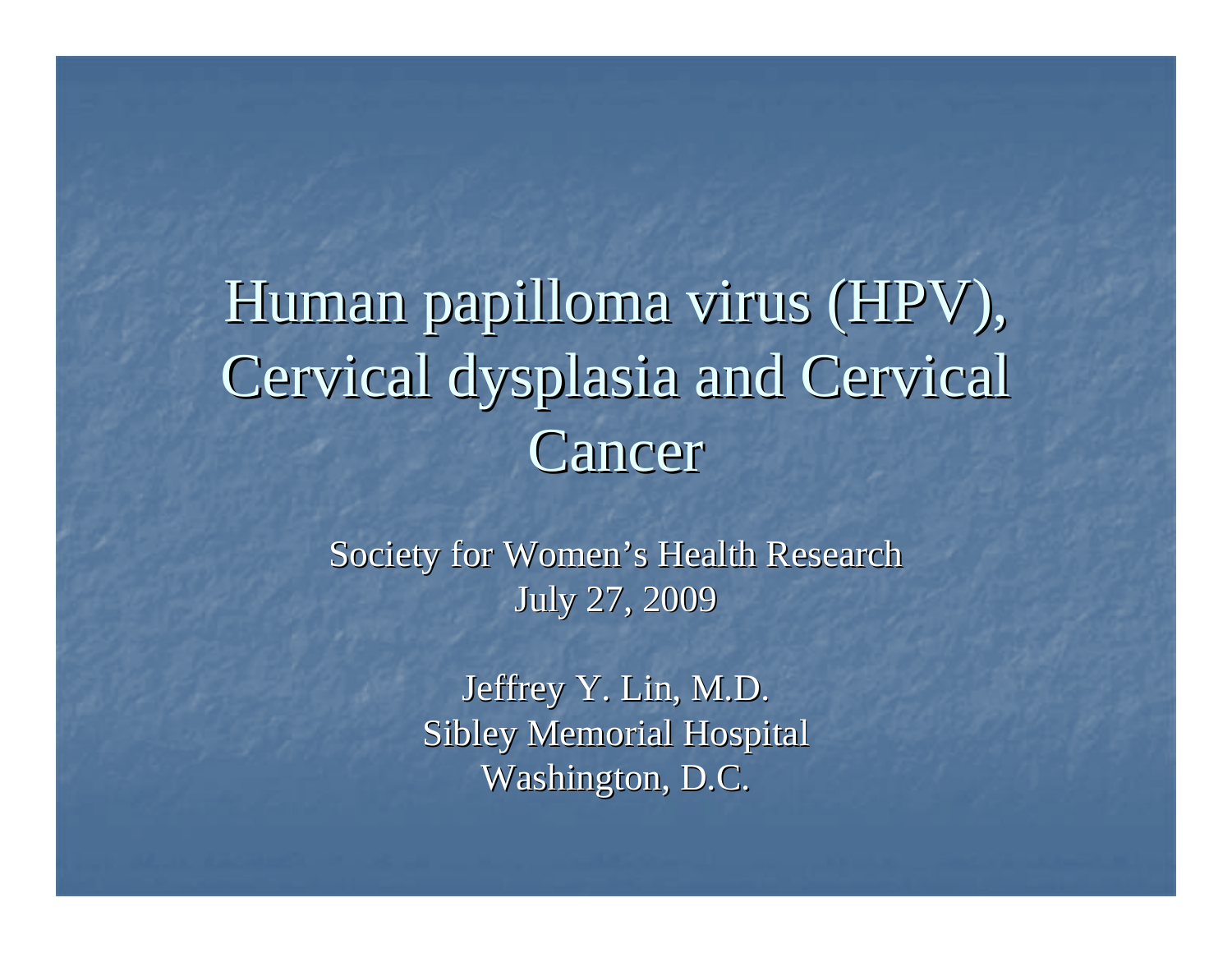### Screening, Diagnosis and Management of Cervical Cancer

 $\blacksquare$  Statistics

- Diagnosis of cervical dysplasia, cervical Diagnosis of cervical dysplasia, cervical cancer
- $\blacksquare$  Screening for cervical cancer
- **Relationship between HPV and cervical** dysplasia/cancer
- Management of cervical dysplasia Management of cervical dysplasia
- Management of cervical cancer Management of cervical cancer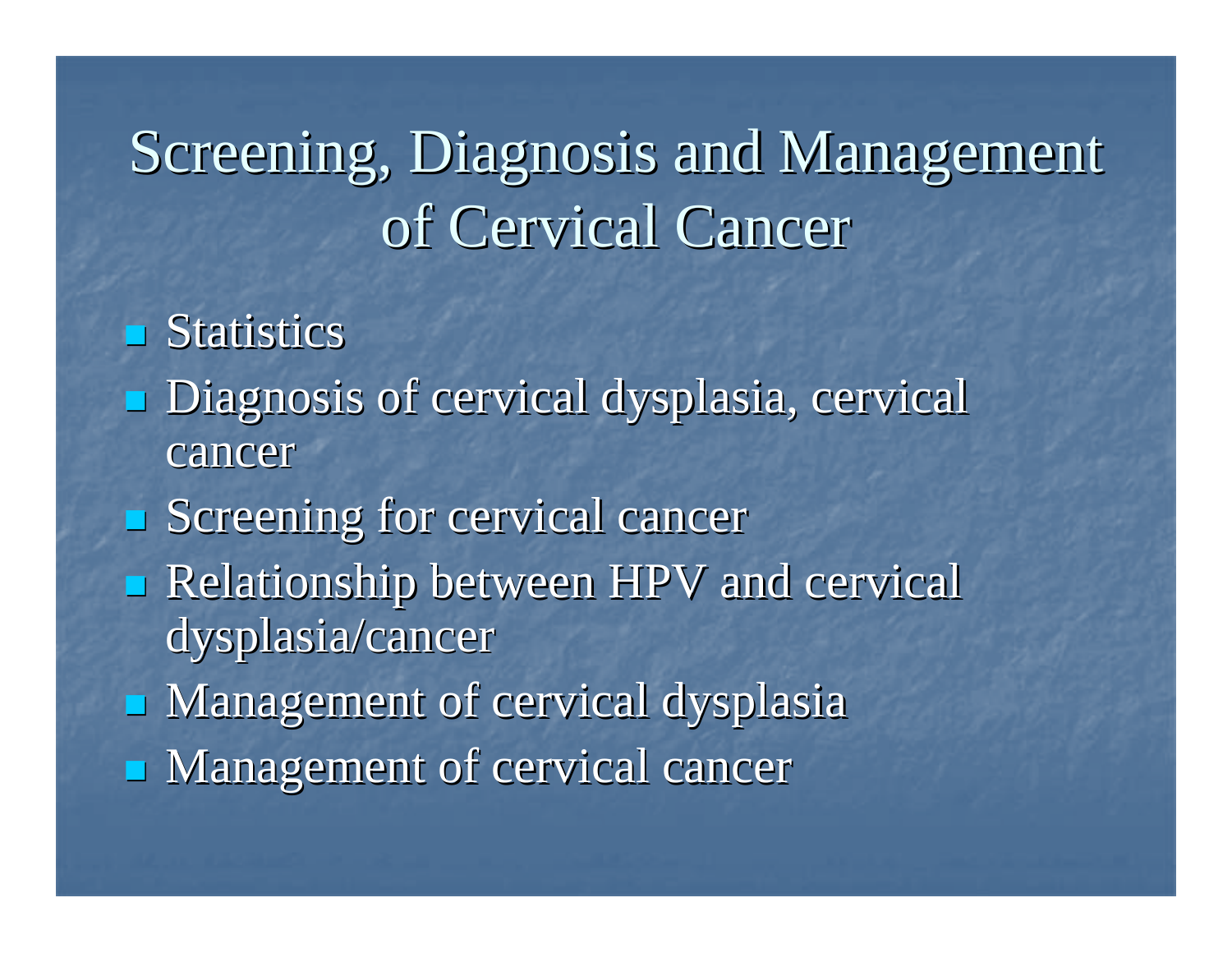### Cervical cancer

- $\mathbb{R}^2$ Globally, breast and cervical cancer are the most prevalent cancers in women
- In 2005, 260,000 deaths annually and 2.7 million years of life lost
- **Highest areas of incidence in Latin America, Sub-Saharan** Africa, the Caribbean, south-east Asia
- In the United States for 2008, there were about  $11,000$  women diagnosed with cervical cancer and about 3,900 deaths attributable to cervical cancer
- **Example 1** Economic costs attributable to cervical diseases are about  $$4$ billion USD annually (Insinga, Womens Health Issues, 2006)
- $\overline{\phantom{0}}$ Differing economic burdens from cervical cancer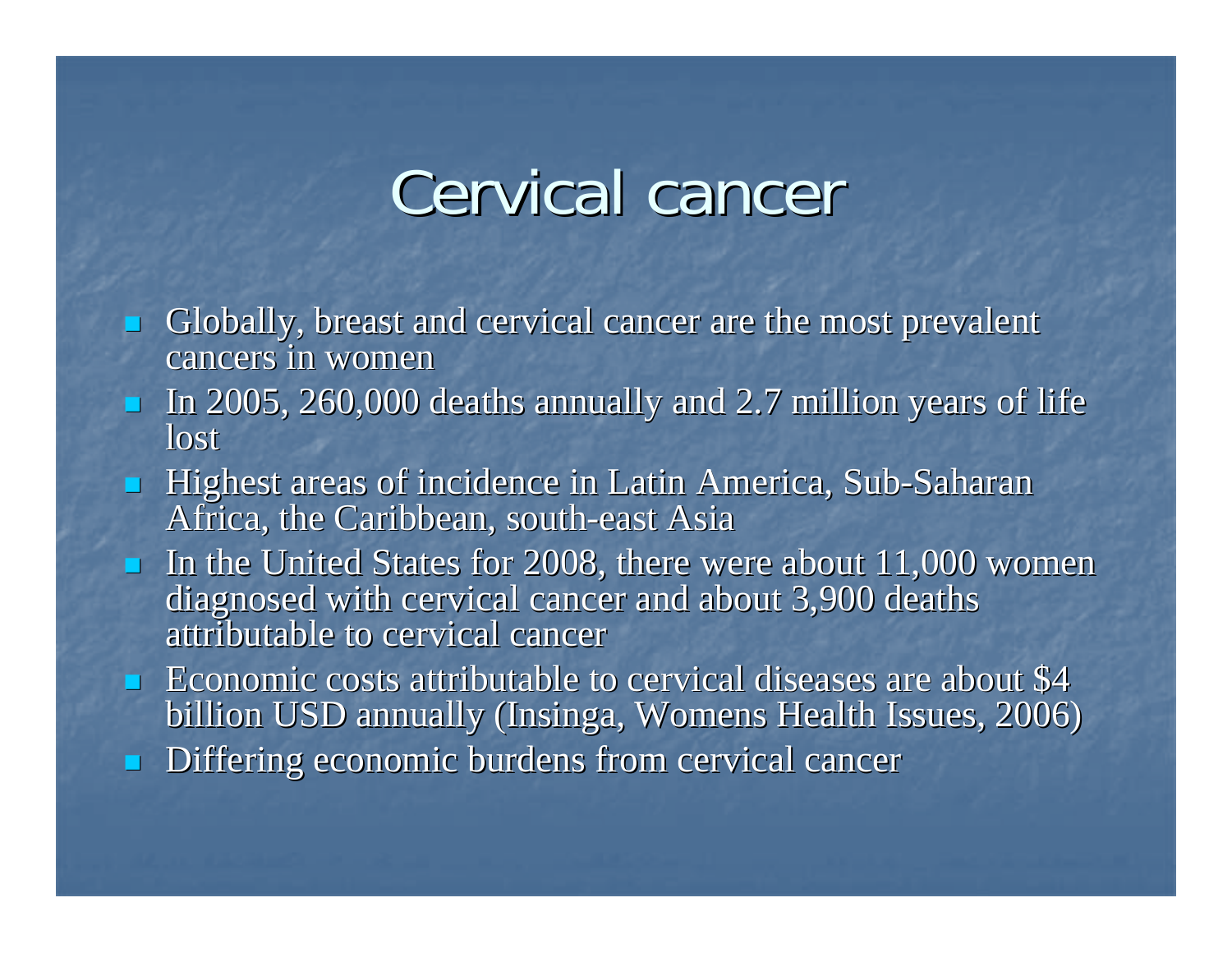Figure 1. Worldwide incidence of cervical cancer per 100 000 females (all ages), age-standardized to the WHO standard population, 2005



(http://www.who.int/healthinfo/statistics/bodprojections2030/en/index.html).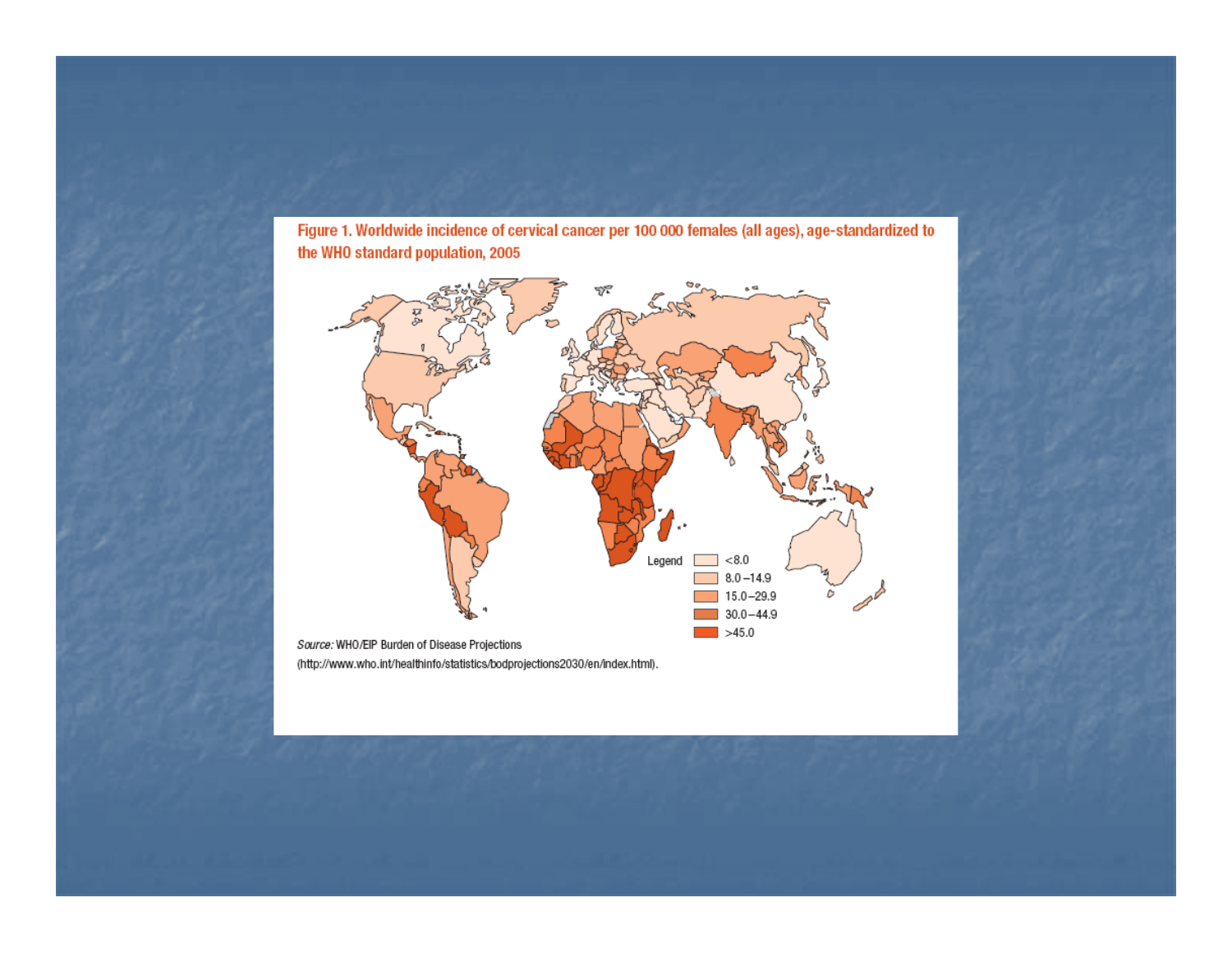## Diagnosis of cervical cancer

#### $\mathbb{Z}$ Risk factors

- $\blacksquare$  Sexual activity
- HPV
- $\Box$  Cervical dysplasia
- $\blacksquare$  Immunosuppression
- $\blacksquare$  Racial and ethnic trends
- $\blacksquare$  Symptoms
	- n. abnormal bleeding/discharge
	- **□** Pain
	- **J** Urinary or bowel symptoms
- $\blacksquare$ Diagnosis of cancer by tissue<br>biopsy

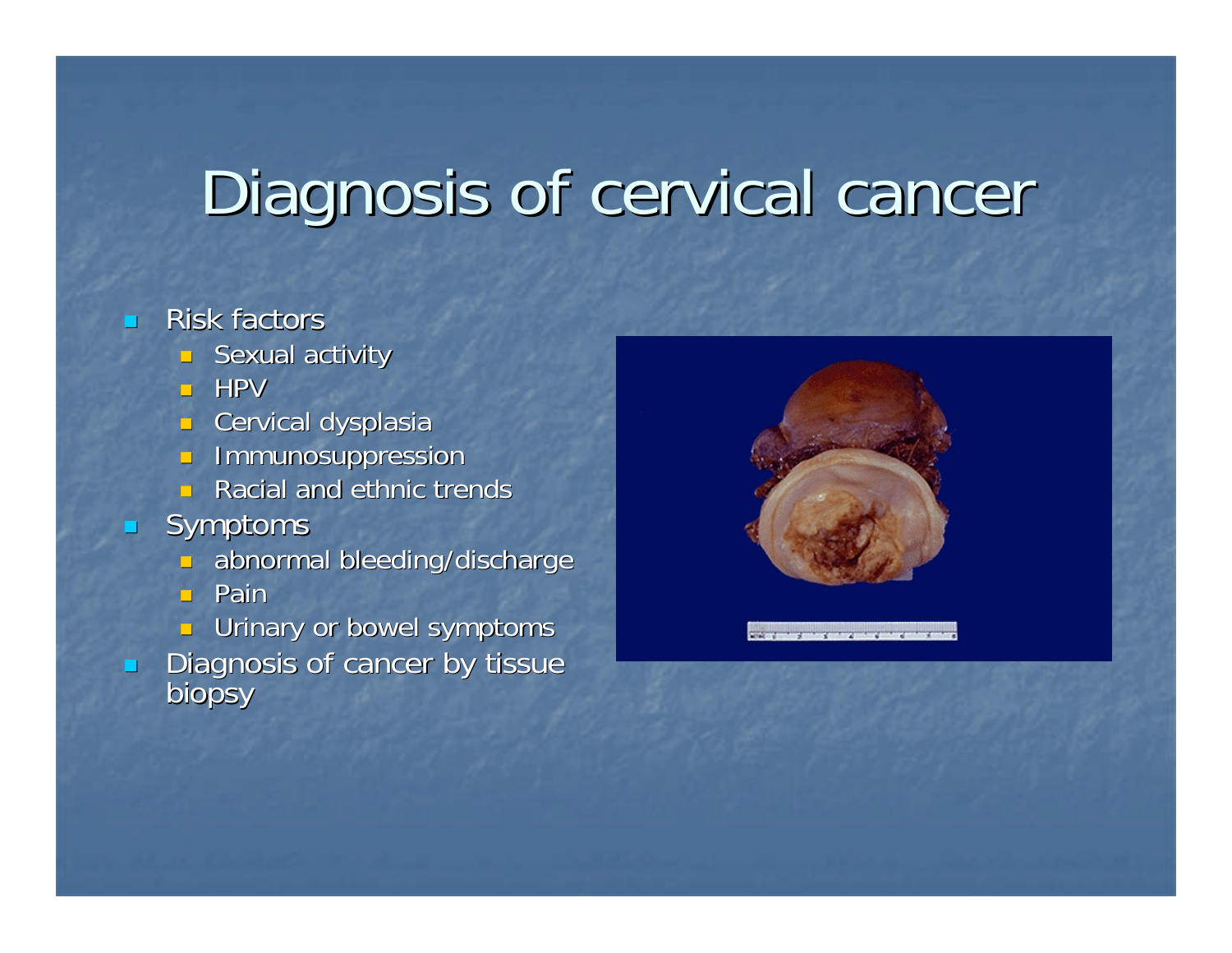# Screening for cervical cancer

- $\blacksquare$ Very effective as cervical cancer often is preceded by a long pre- invasive phase. Treatment of cancer precursors is simple, effective and preserves function and fertility.
- $\blacksquare$ **Large body of data supports a** much decreased incidence and mortality risk from cervical cancer in screened populations
- $\blacksquare$ The components of screening include knowledge of risk factors, PAP smears, HPV subtype testing. Follow-up tests include colposcopy and cervical excision.  $\blacksquare$  The most cost-effective guidelines for screening are still a work-inprogress





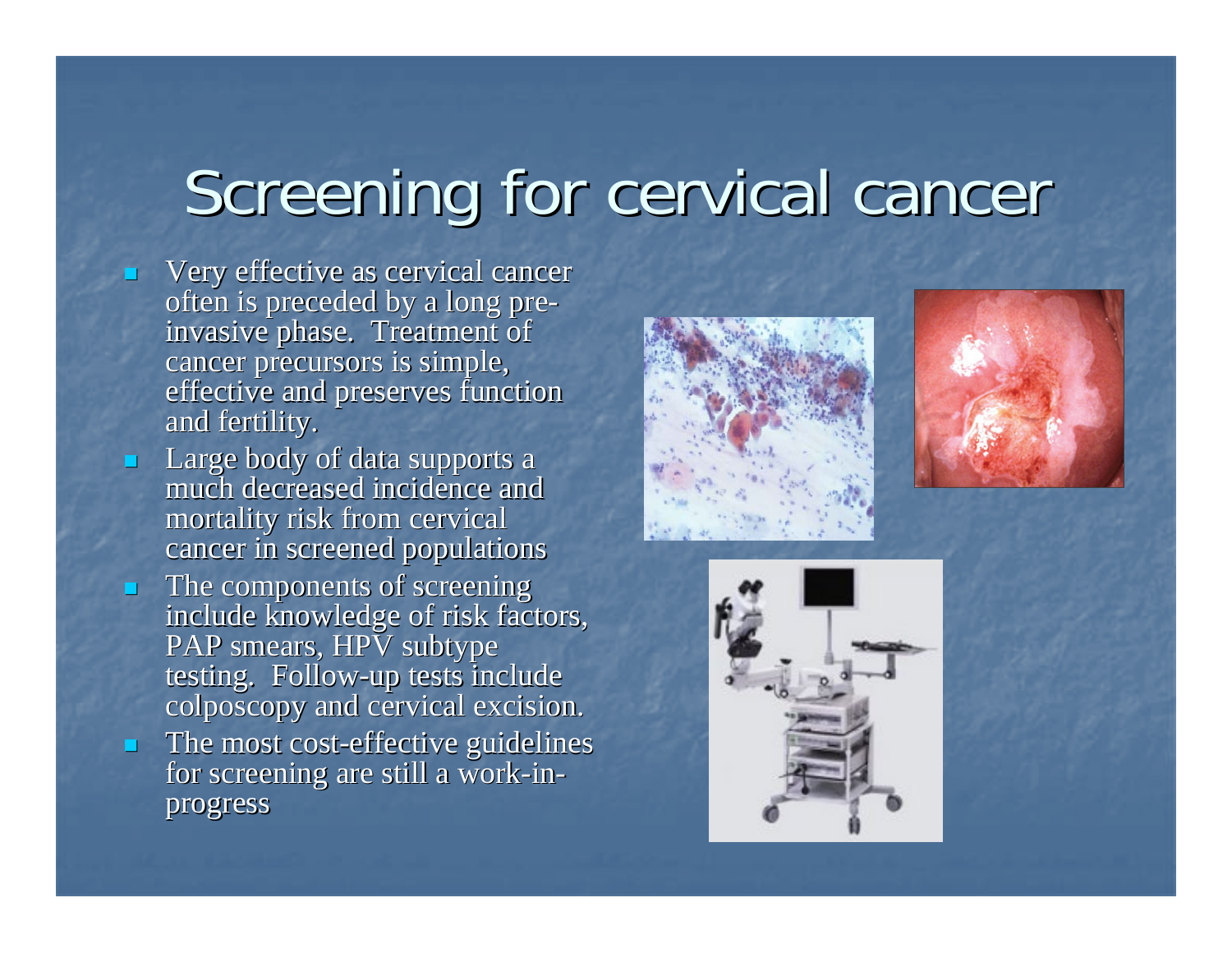### HPV-basic facts

### $\blacksquare$  DS DNA virus

- $\blacksquare$  120 subtypes identified, about 40 of which infect the genital tract
- $\mathbb{R}^2$ 20 oncogenic types: 16,18,31,33,35,39,45,51,52,58.
- **Tissue transforming effect suggested by Zur Hausen** in 1974.
- $\blacksquare$  8 kb circular genome, enclosed by capsid shell, two groups of capsid proteins-L1 and L2. Genes  $E1$ through E7 code for viral replication and host effects **Most HPV infections resolve spontaneously and are** transient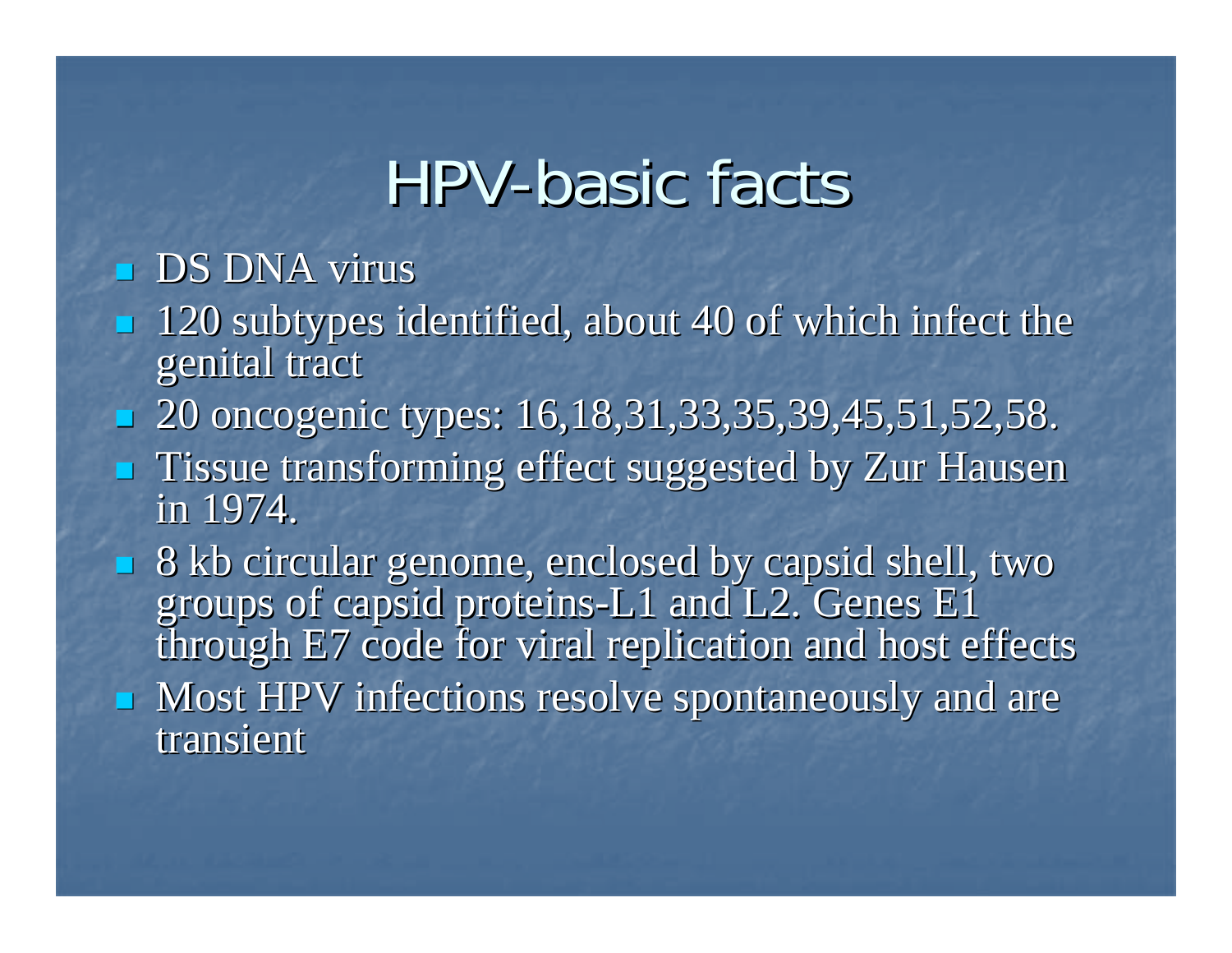### Estimated Annual Burden of HPV-Related Diagnoses in the United States

11,150 new cases of cervical cancer **11 11 150** deaths

330,000 new cases of high-grade cervical dysplasia (CIN 2/3)

1.4 million new cases of low-grade cervical dysplasia (CIN 1)

> 1 million new cases of genital warts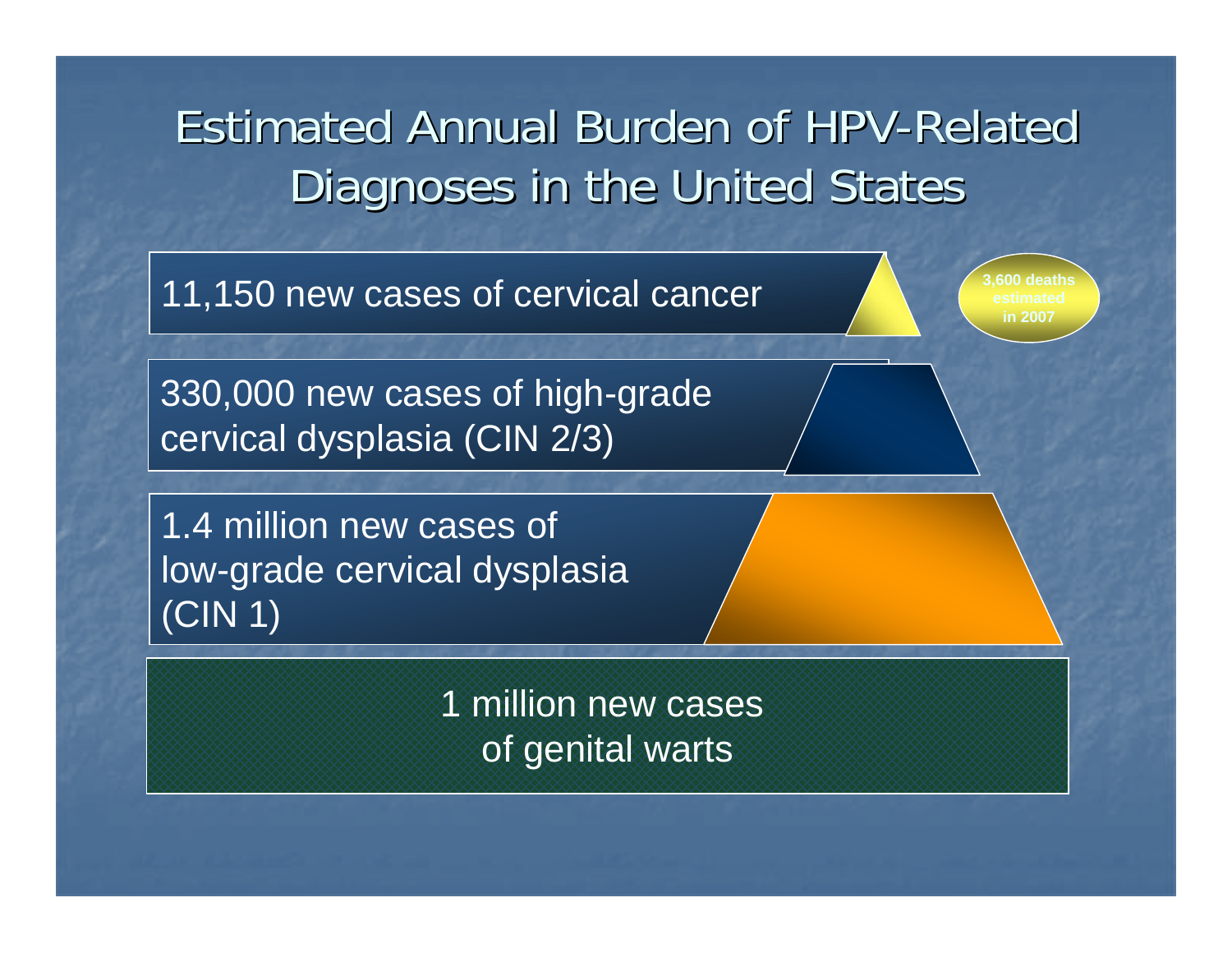### HPV-associated diseases **Genital Tract**

 $\mathbb{R}^2$ Condyloma accuminata **Intraepithelial** neoplasias of the cervix, vagina, vulva and perianal skin  $\blacksquare$  Invasive cancers of the cervix, vagina, vulva and anus Male condyloma, dysplasia and carcinoma





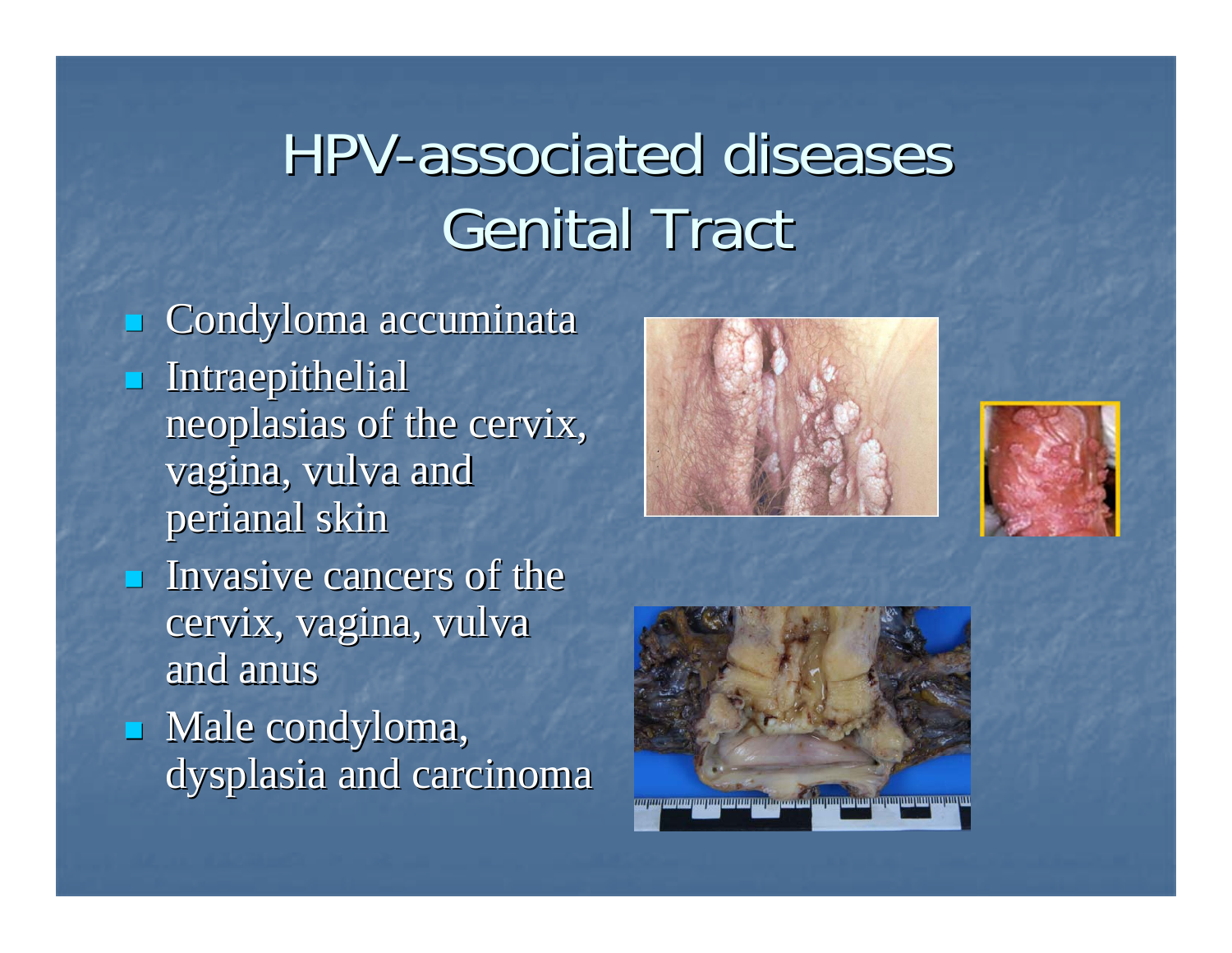## Oncogenic HPV

 $\overline{\phantom{0}}$ Associated with almost 100% of cases of invasive cervical carcinoma

■ HPV types 16 and 18 account for about 70%

 $\blacksquare$ Associated with 90% of anal cancer

П Associated with 40% of vulvo-vaginal cancers

 $\mathbb{R}^2$ Associated with 12% of oropharyngeal cancers

 $\mathbb{R}^2$ Associated with 3% of oral cancers

Parkin and Bray, Vaccine, 2006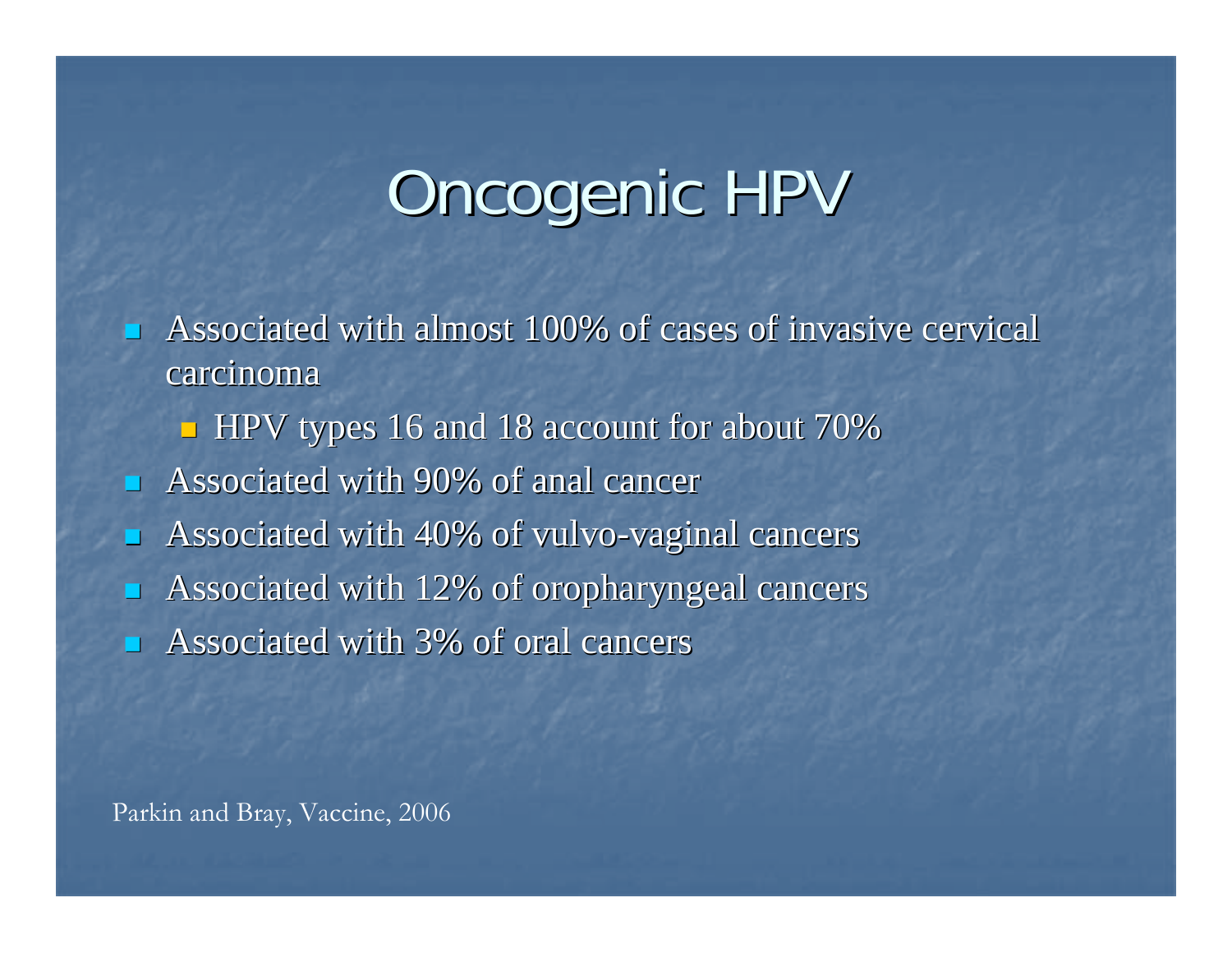### Morbidity and Mortality from HPVassociated diseases

- Condyloma: discomfort, social stigmatization Laryngeal papillomas: hoarseness, stridor, dyspnea
- **Dysplasia: pruritus, increased relative risk for**  $\blacksquare$ carcinoma

**E** Carcinoma: pain, bleeding, treatment related loss of fertility and treatment complications, death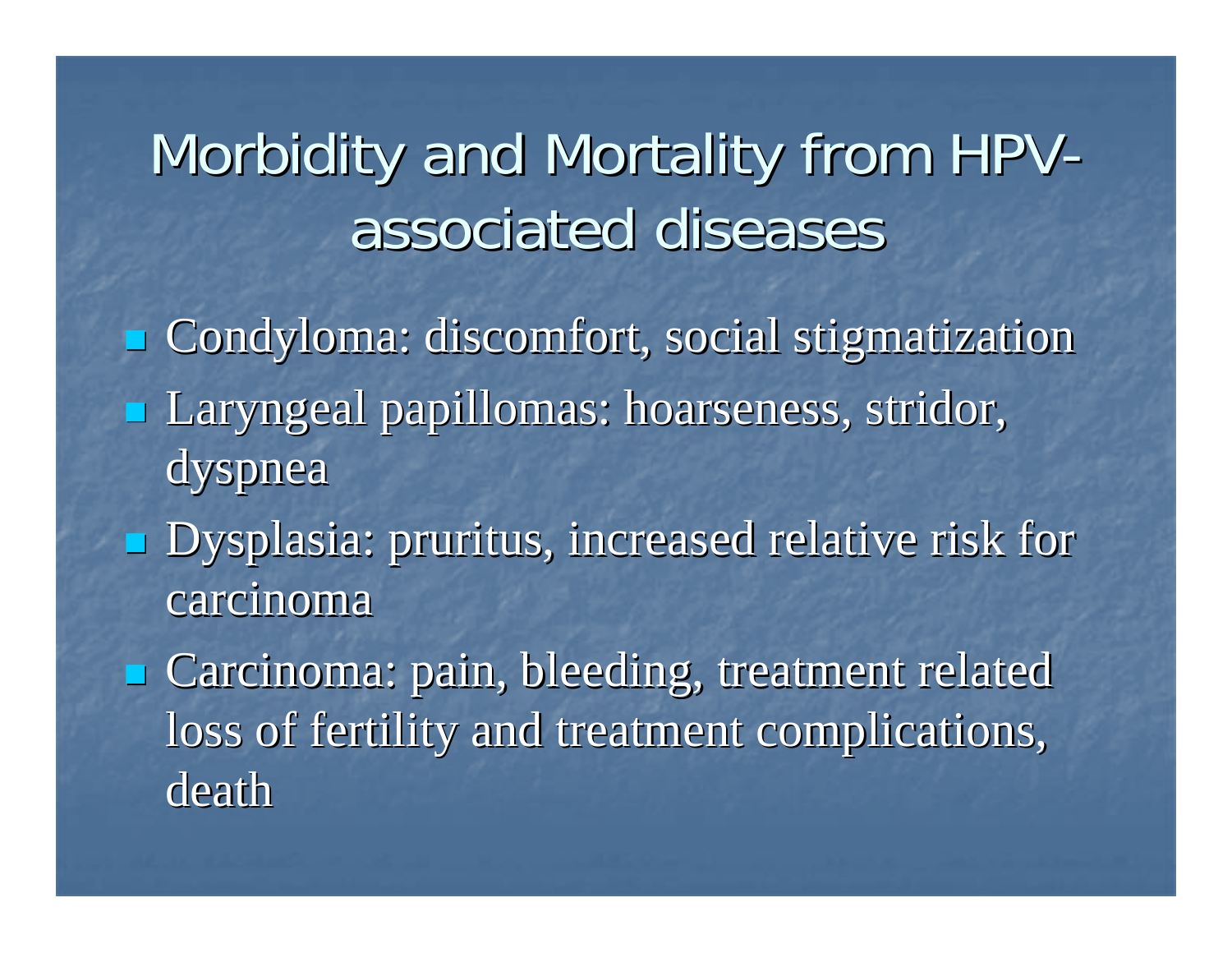Measures to reduce cervical cancer and dysplasia Safe sex strategies **Reduction in number of sexual partners**  $\Box$  Condom use  $\blacksquare$  Male circumcision  $\blacksquare$  Screening and treatment of precursors lesions  $\blacksquare$  HPV Vaccination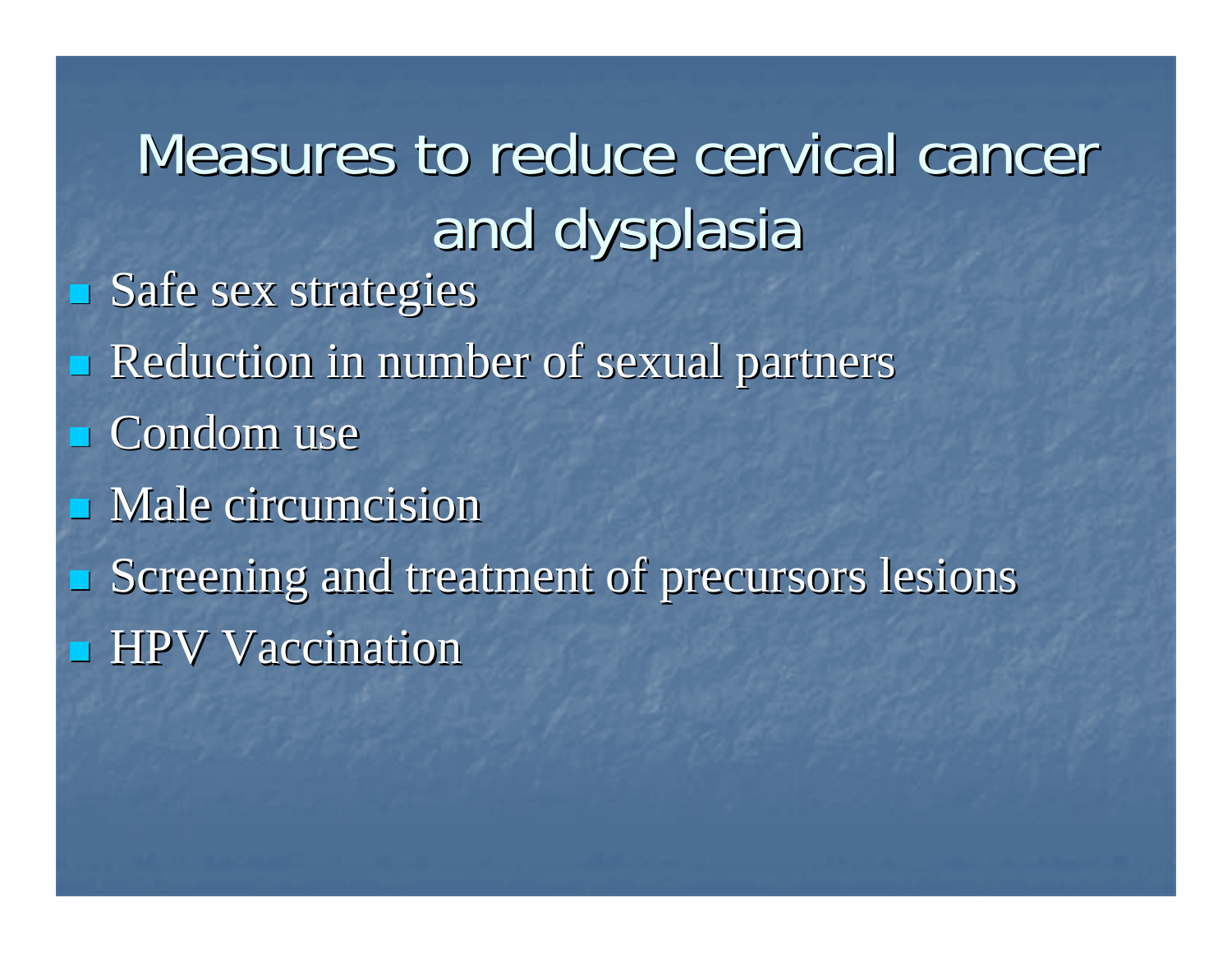### HPV vaccination HPV vaccination

Quadrivalent and bivalent vaccines **u** Virus-like particles induce an antibody response in the vaccinated individual but contain no viral DNA core **Large clinical trials have successfully shown** high seroconversion rates, reduction in the high-risk HPV subtypes and reduction in high grade cervical dysplasia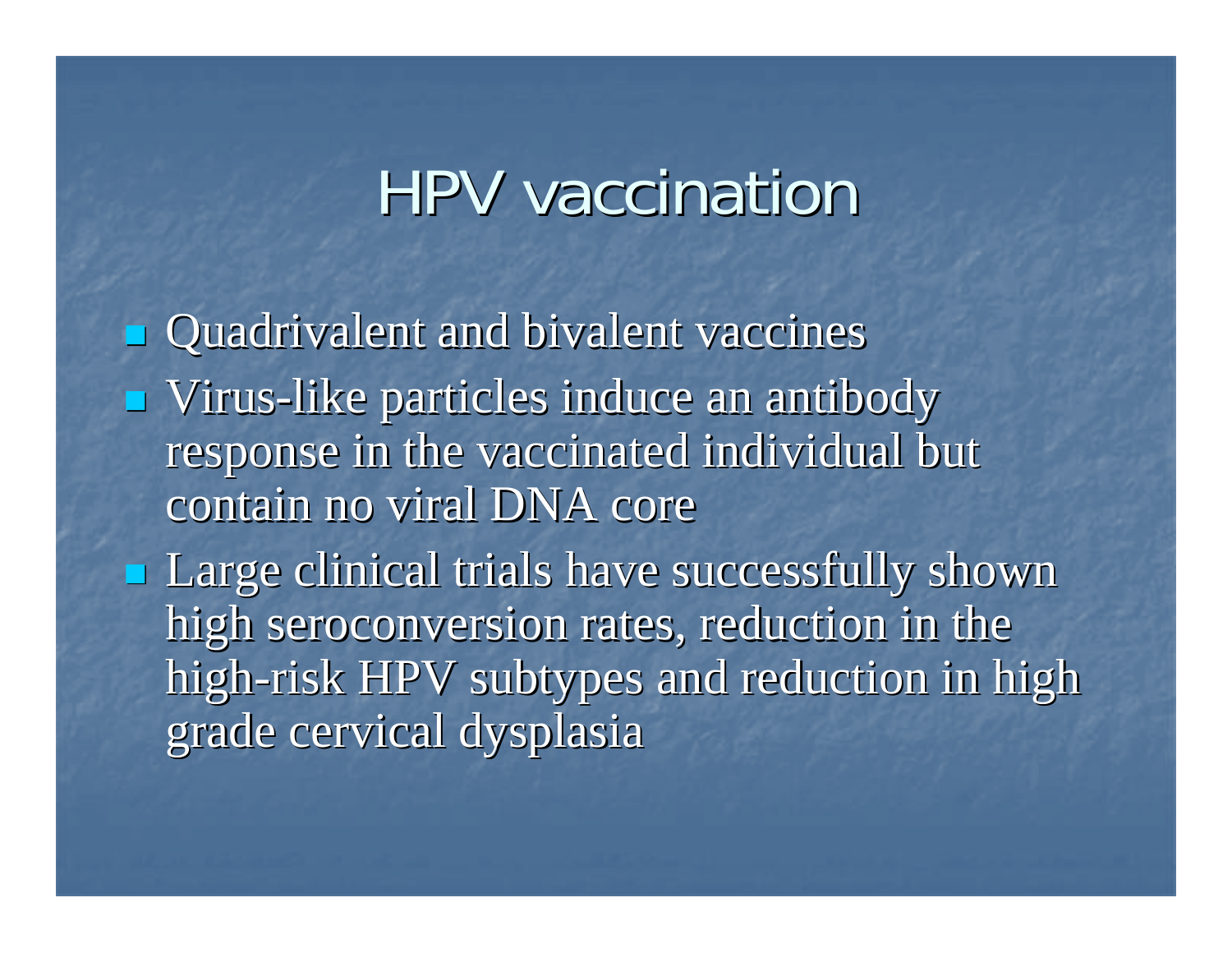### Management of cervical dysplasia

 $\blacksquare$  After confirmation of the diagnosis by biopsy **Low grade dysplasia may be managed by** observation to allow for spontaneous regression  $\blacksquare$  Higher grades of dysplasia are treated by excision (LEEP) or destruction (LEEP) or destruction

 $\blacksquare$  Treatment rarely has impact on fertility and childbearing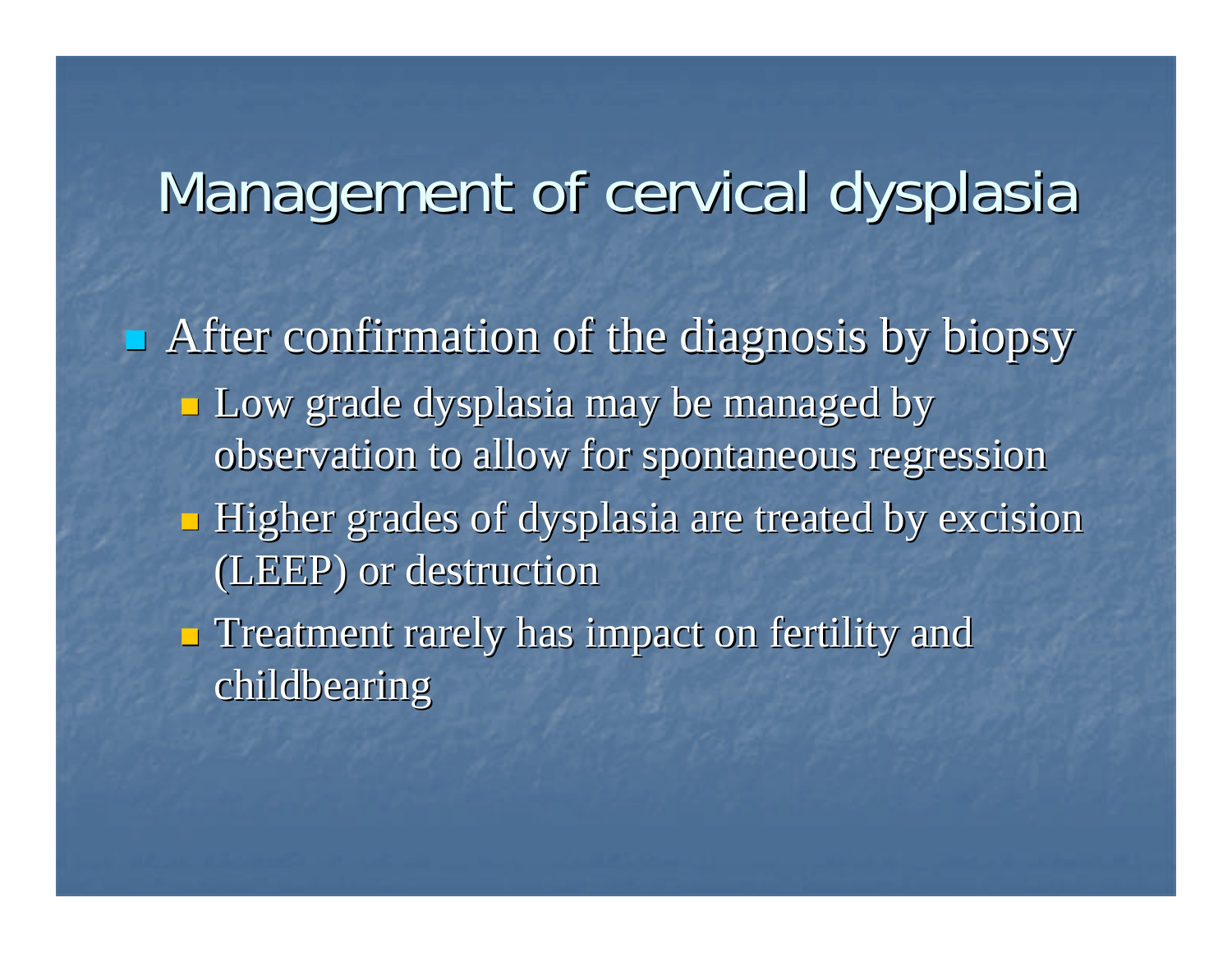### Management of cervical cancer

 $\overline{\phantom{0}}$ Staging to establish extent of disease

 $\blacksquare$  Treatment by radical surgery, radiotherapy often with chemotherapy and chemotherapy

 $\blacksquare$  Treatment most often entails loss of fertility, discomfort, lost time from work and risk of complications